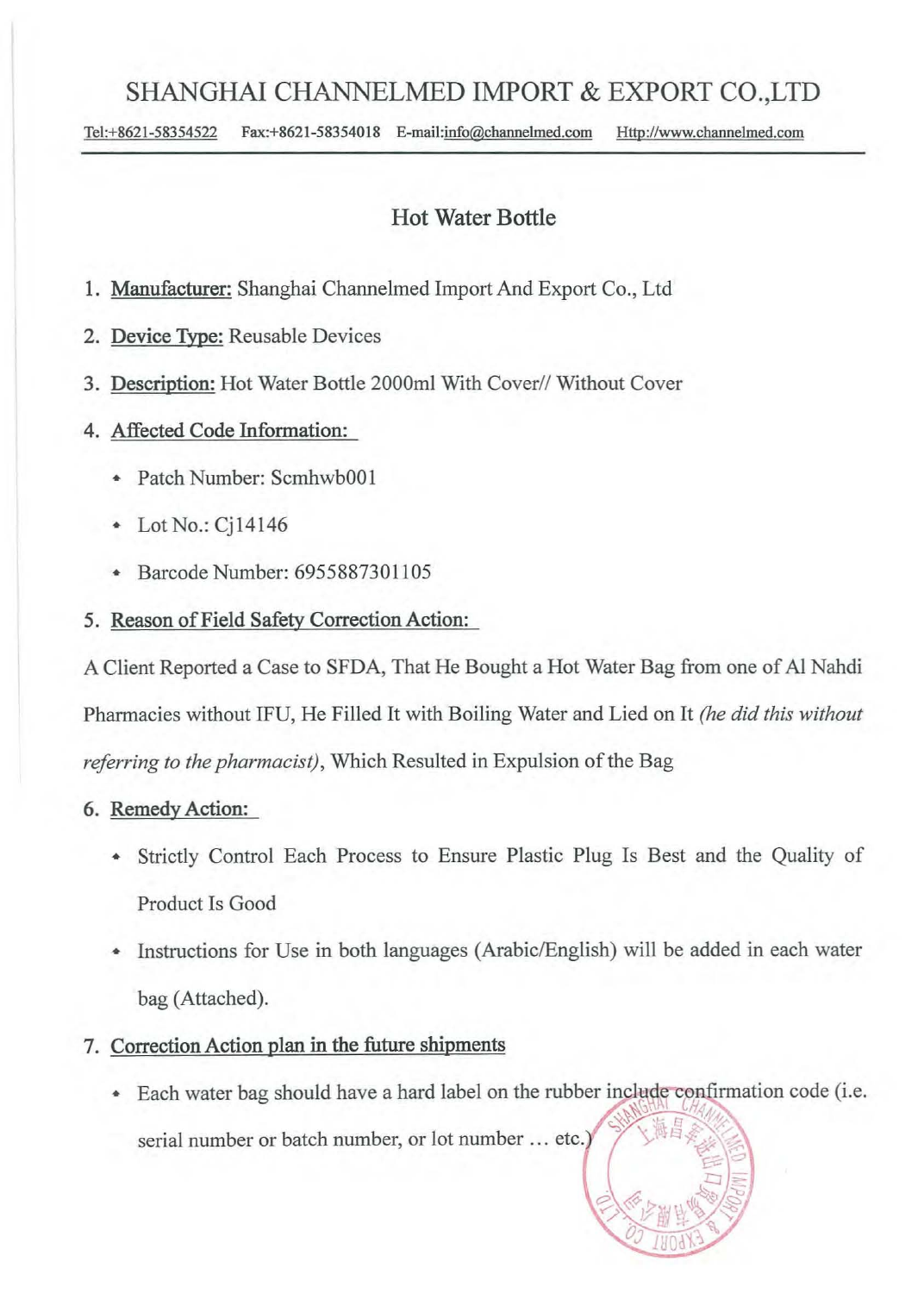# **SHANGHAI CHANNELMED IMPORT & EXPORT CO.,LTD**

Tel:+8621-58354522 Fax:+8621-58354018 E-mail:info@channelmed.com Http://www.channelmed.com

- Clear scale where patient should know where is the maximum for filling the bag.
- Instructions for Use in both languages (Arabic/English) will be added in each water  $\spadesuit$

bag.

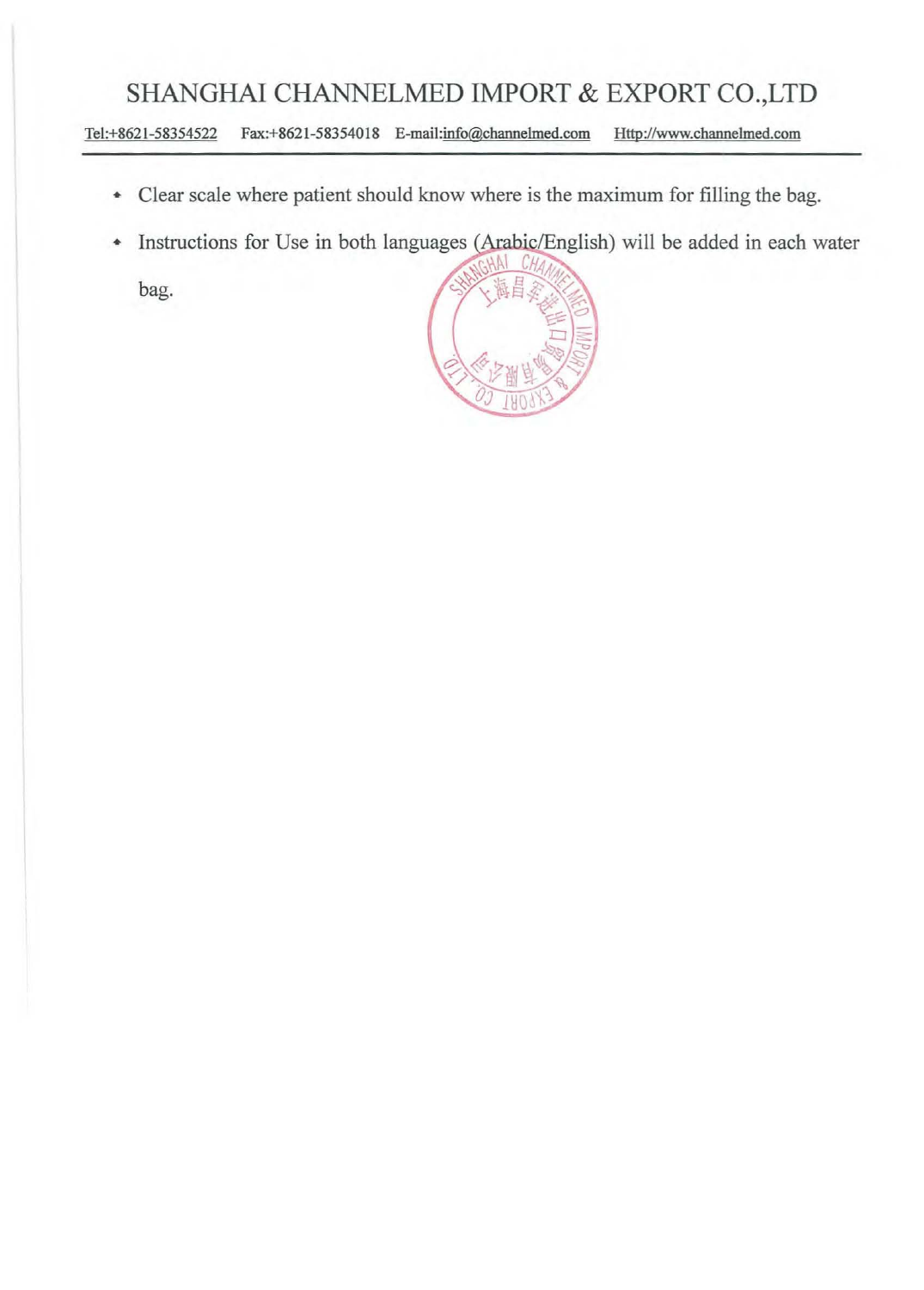Tel:+8621-58354522 Fax:+8621-58354018 E-mail:info@channehned.com Http://www.channehned.com

### **Clarification Letter for Hot Water Bottle·**

We, Shanghai Channelmed Import And Export Co., Ltd have supply the FSN (Field Safety Notice) for the Hot water bottle 2000ml, the Patch Number is ScmhwbOOl, and the Lot No.: CJl4146, Barcode Number: 6955887301105.

The Patch number is the item number in Channelmed's Catalogue. It is different for the Lot No. which printed on the package. Please note.

Shanghai Channelmed Import and Export Co., Ltd